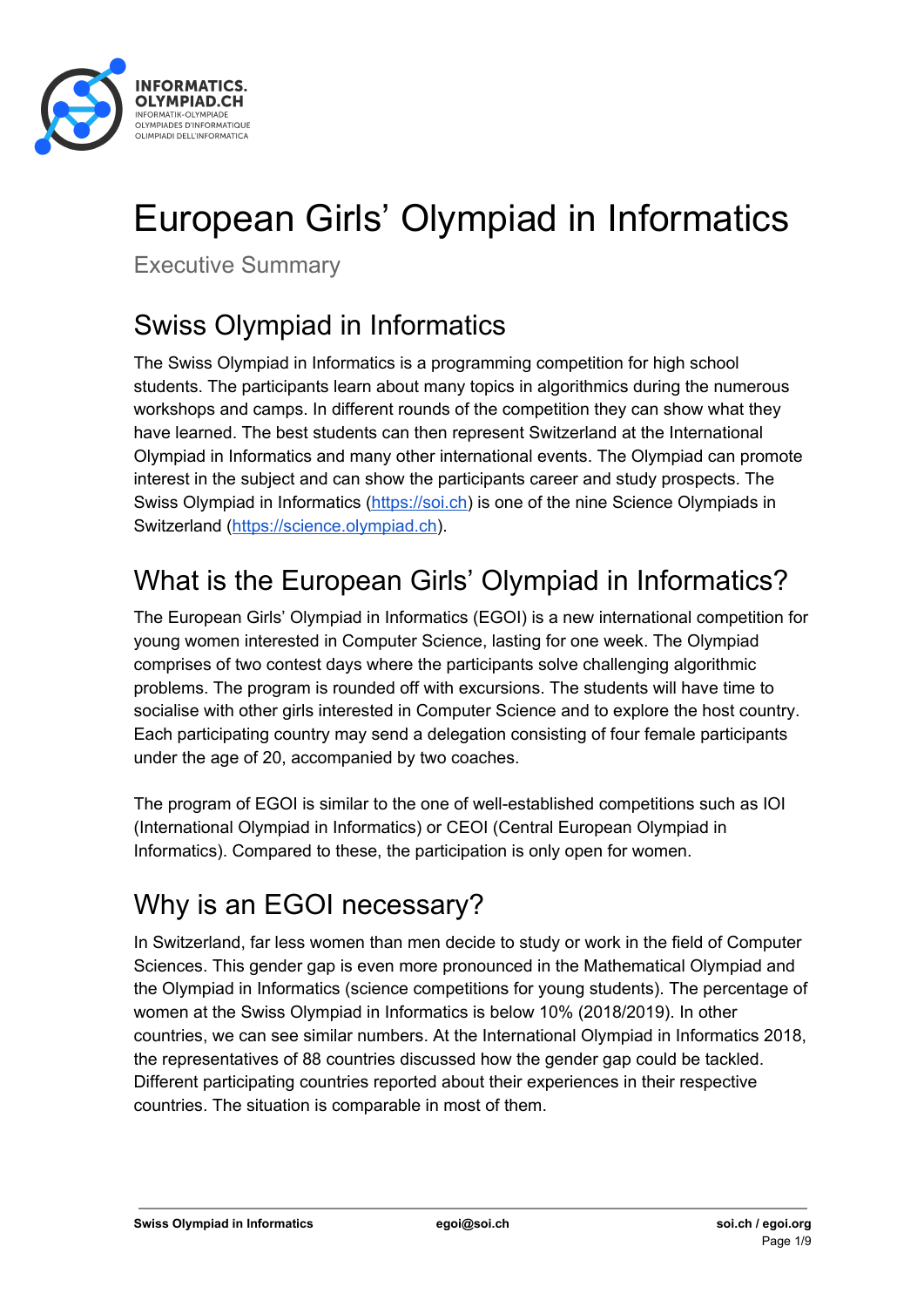In 2012, the Mathematical Olympiad initiated EGMO (European Girls' Mathematical Olympiad). Starting with 19 participating countries, this number rose to more than 50 in 2019, indicating the success of EGMO.

The goal of the Swiss Olympiad in Informatics is to initiate a similar competition in Informatics - the European Girls' Olympiad in Informatics. The first edition will be held in June 2021 in Switzerland. EGOI will be hosted by a different member country each year. This ensures a sustainable and long-term impact of the project. There are already two countries which have shown interest to host EGOI in 2022 and 2023.

Starting at the beginning of 2019, we talked with many European countries to gauge the interest in the matter. Many of them would be interested in sending a delegation to EGOI. In the summer of 2019, we were able to present the project at IOI and at CEOI and we received very positive feedback.

### Why is a gender-separated event necessary?

The goal of EGOI is to provide a platform for young women to enjoy and deepen their interest in Computer Science. We focus on the following aspects:

### **1. Encouragement to participate**

The stereotype of Computer Science being something only for men persists. Many young women do not even consider a participation, even though they would have talent and would enjoy it. This is where our competition comes in: girls who may not have the courage to participate at an Olympiad in Informatics feel included and directly addressed. This allows them to find the self-confidence to participate.

#### **2. Sensitise teachers**

By raising awareness among teachers, they can explicitly encourage young women to participate.

#### **3. Create female role models**

The participants get to know other female Computer Scientists and can find female role models for themselves. This is important, as most attachment figures are male (e.g. teachers, professors, Computer Science stars).

#### **4. Strengthen self-confidence and acceptance**

One goal is for women in Computer Science to utilise their full potential. To achieve this, one needs a sense of achievement, self-confidence, and acceptance.

We hope to promote these aspects with our project. We want to highlight the great achievements that young women are capable of. Exciting tasks that cater to their interests (e.g. research and science, travel or health and medicine - as a survey among Swiss participants of Science-Olympiads in 2017/18 showed) will stimulate thinking and help strengthen their joy in algorithms.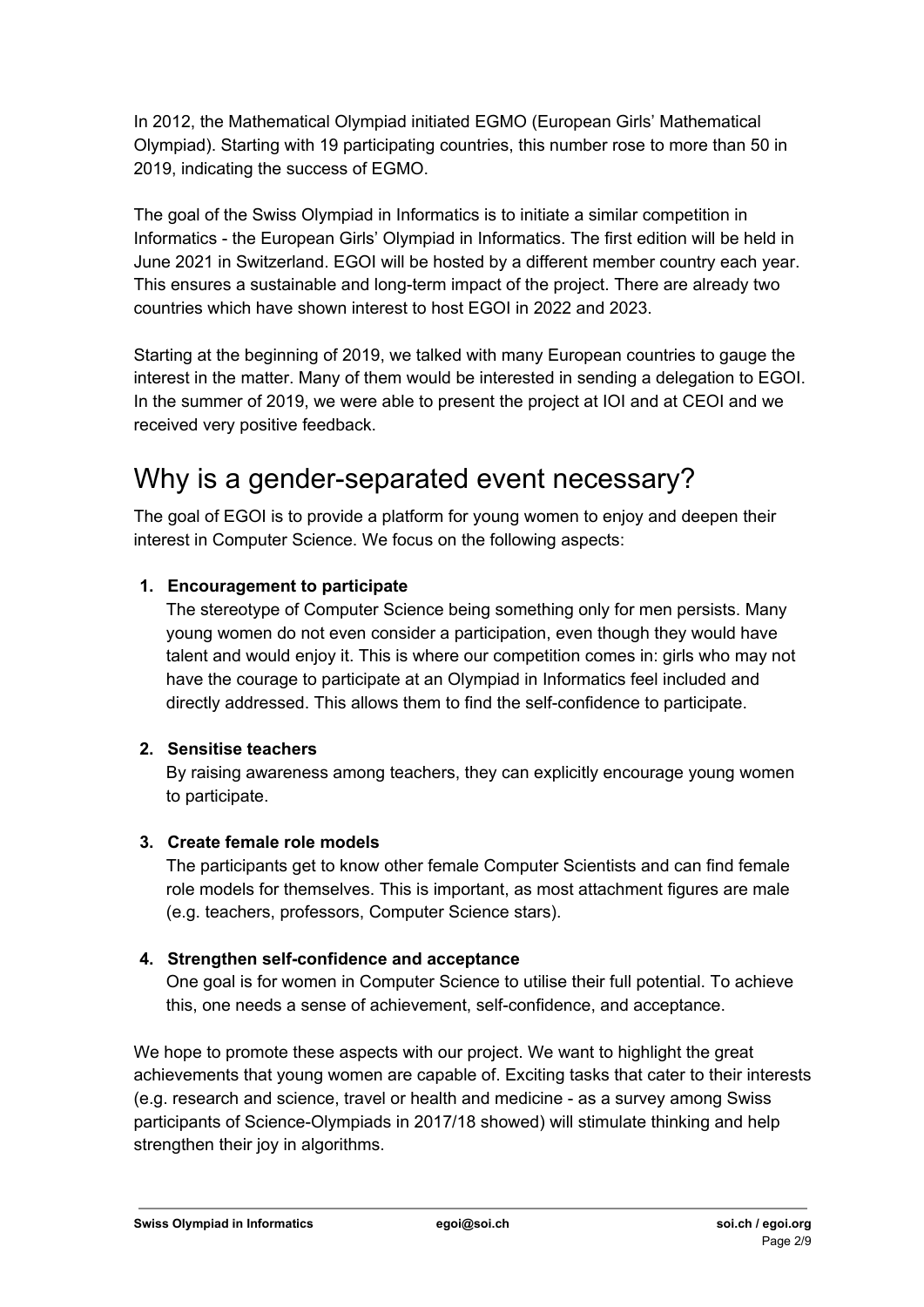The Science Olympiad created in 2019 a gender guideline supported by the Swiss National Fonds. Among its recommendations on how to reduce barriers for women in the Olympiads an event like EGOI was deemed helpful for the advancement of young women in Computer Sciences (inspiring role models; appealing learning content; encouraging interactions; enriching learning processes).

Aside from the benefits for the participants, EGOI is an opportunity to increase awareness of the public about women in Computer Sciences. Ideally this is achieved with a campaign in cooperation with representatives from the industry. Switzerland as the first host can be a pioneer in gender equality and promote itself as a leader in industry, education and innovation.

## **Organisation**

The planning and implementation of EGOI is mostly carried out by volunteers. An organising committee from the Swiss Olympiad in Informatics leads the planning of EGOI. During the event itself, they are supported by many volunteers of the Science Olympiads as well as university students.

EGOI will be realised together with the Computer Science department of ETH Zurich, which can provide, among other things, computer labs for the exams and rooms for ceremonies.

### Reference Projects

In the last few years Switzerland successfully organised several international Science Olympiads. With our active cooperation with the other Science Olympiads and inclusion of experts we are able to profit from their valuable experience.

| International Biology Olympiad IBO 2013, Universität Bern         | <u>ibo2013.org</u>  |
|-------------------------------------------------------------------|---------------------|
| International Physics Olympiad IPhO 2016, Universität Zürich      | <u>ipho2016.org</u> |
| European Girls' Mathematical Olympiad EGMO 2017, Uni & ETH Zürich | <u>egmo2017.org</u> |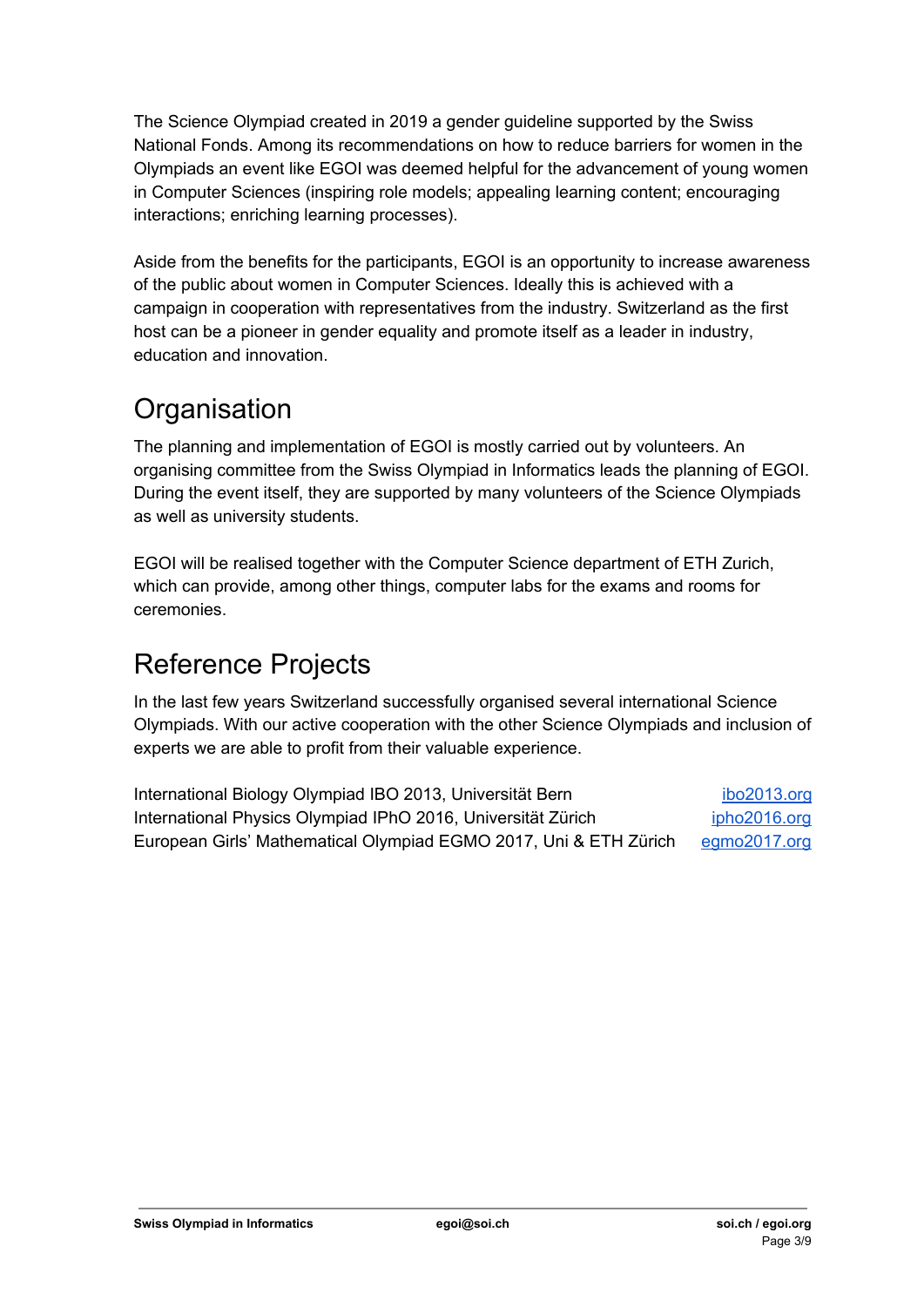### **Schedule**

|       | <b>Participants</b>                                         | <b>Leaders</b>                                                            |
|-------|-------------------------------------------------------------|---------------------------------------------------------------------------|
| Day 1 | Arrival                                                     | Arrival                                                                   |
| Day 2 | <b>Opening Ceremony</b><br><b>Practice Session</b>          | <b>Opening Ceremony</b><br><b>Practice Session</b><br><b>Translations</b> |
| Day 3 | Contest 1                                                   | <b>General Assembly</b><br><b>Contest Observation</b>                     |
| Day 4 | Excursion                                                   | Excursion<br><b>Translations</b>                                          |
| Day 5 | Contest 2                                                   | <b>General Assembly</b><br><b>Contest Observations</b>                    |
| Day 6 | Excursion<br><b>Closing Ceremony</b><br>with Medal Ceremony | Excursion<br><b>Closing Ceremony</b>                                      |
| Day 7 | Departure                                                   | Departure                                                                 |

The contests will be similar to the ones at the well-established Olympiads in Informatics (IOI, CEOI). On each of the two contest days, the participants have 5 hours to solve 3-4 algorithmic problems. They write computer programs which will then be graded by an automatic grading system. The contestants immediately get feedback on how well their solution performed and how many points they scored.

The excursions are intended to provide a change away from the competitive part of the schedule. On these trips, the participants can see what Switzerland has to offer. Furthermore, the social program allows the participants to get to know each other and exchange ideas - the Science Olympiads not only see themselves as competitions, but they also put great emphasis on the exchange between young people across language and cultural boundaries.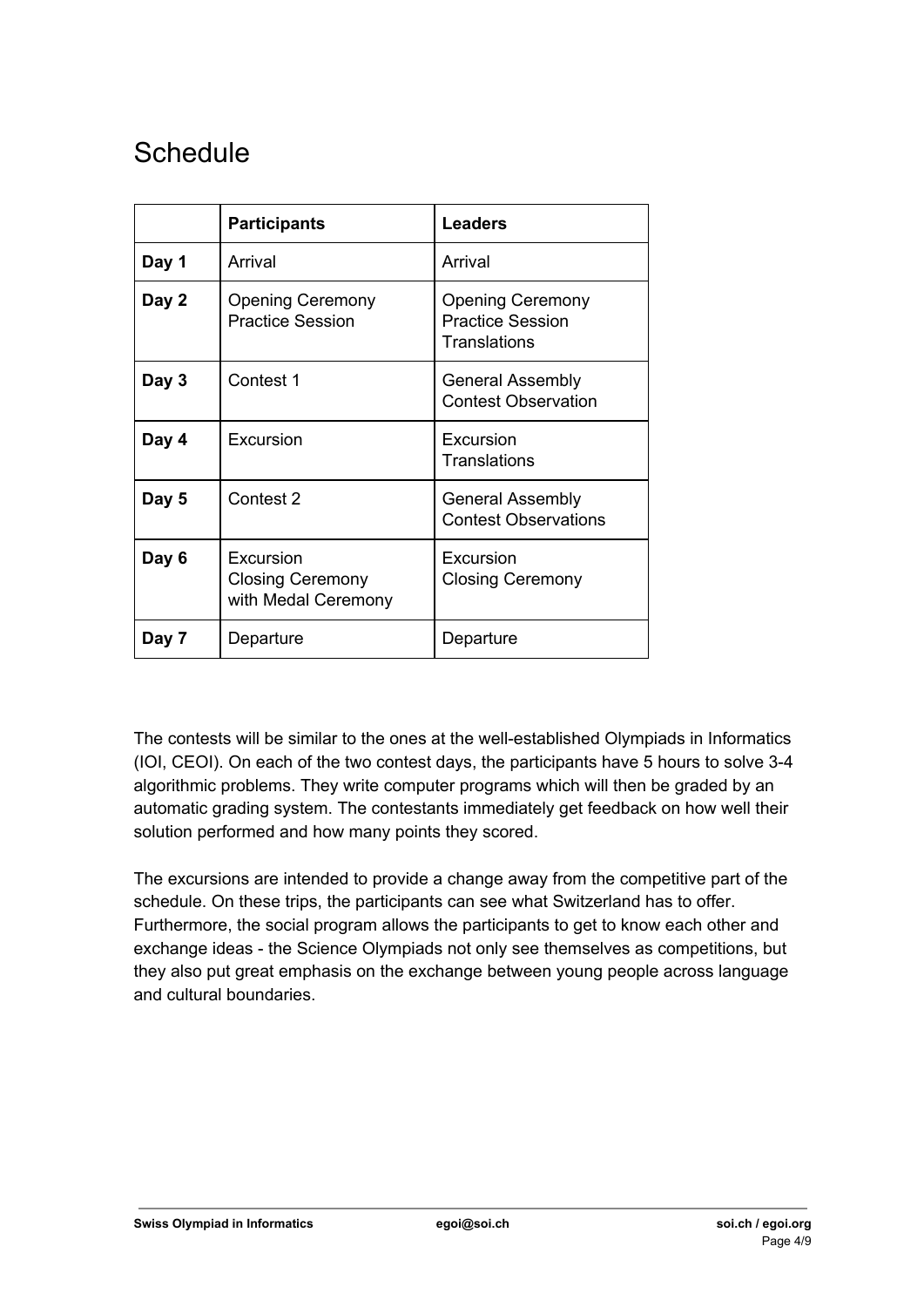## Cost Estimate

The estimated cost is based on experience from previous international Science Olympiads held in Switzerland.

Assumptions:

- Duration: 7 days, 6 overnight stays
- $\bullet$  Teams: 24 delegations x 6 people = 144 people
- 68 aides (28 guides, 20 runners, 10 organisers, 10 scientific staff)
- Total 212 people

For Science Olympiads it is common that the host covers all costs for accommodation and food and this leads to large expenses. The Swiss Olympiad in Informatics was able to profit from this arrangement in the last 20 years as we participated in many international competitions. Switzerland can give something back to the international community by organising EGOI. To allow as many countries as possible to participate, we will not charge a participation fee in the first year.

The event is almost completely organised by volunteers. If we were to pay these volunteers a modest hourly rate of 25 Swiss francs, we would have to increase the budget by around 150'000 CHF. Furthermore, generous partners provide us with the needed infrastructure, knowledge and financial resources.

### Revenue

CHF

| Swiss Olympiad in Informatics          | 30'000  |
|----------------------------------------|---------|
| Computer Science Department ETH Zurich | 50'000  |
| Fundraising                            | 190'000 |
| <b>Total</b>                           | 270'000 |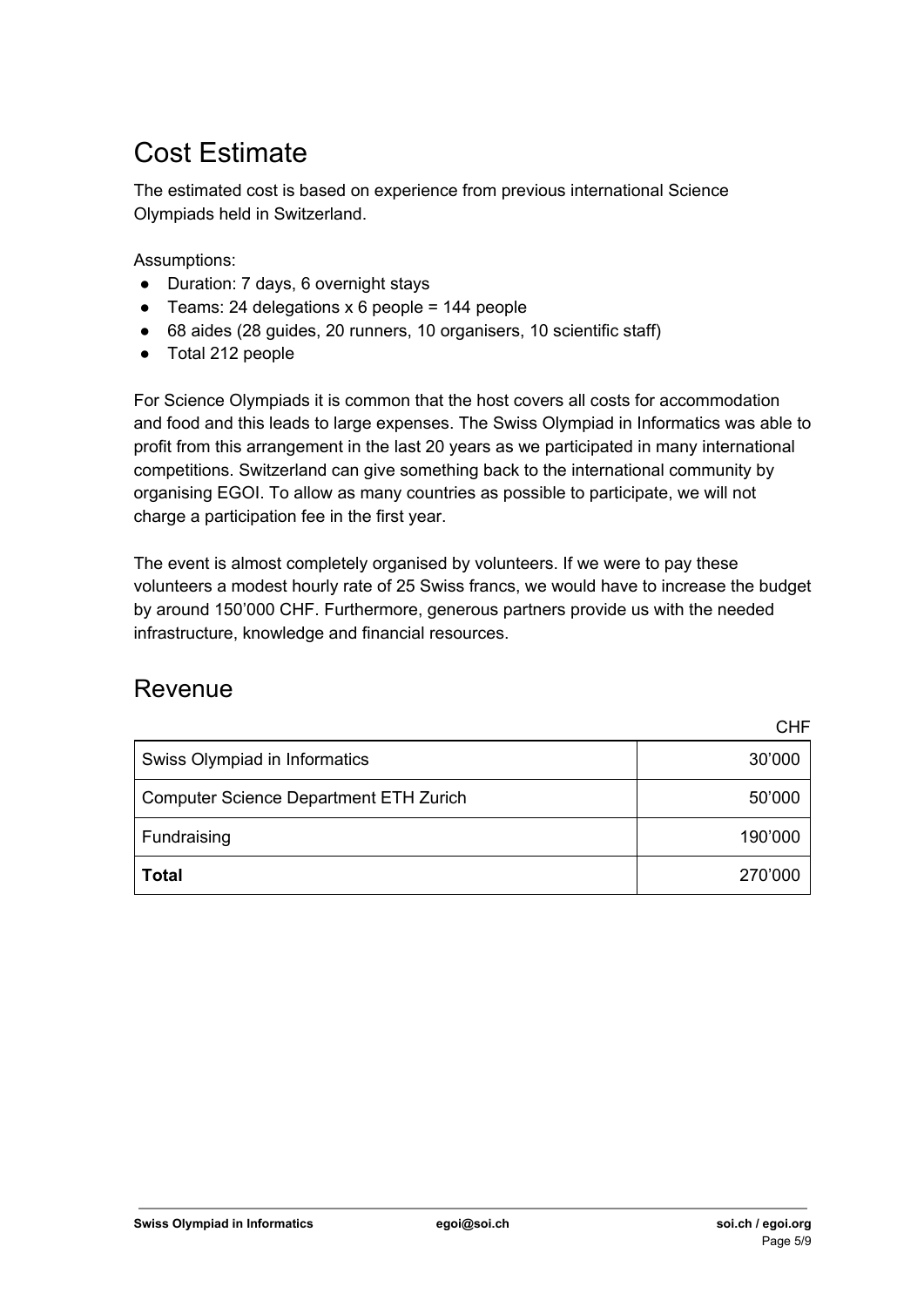### Expenses

|                                                              | <b>CHF</b> |
|--------------------------------------------------------------|------------|
| Accommodation (1272 nights x 60 CHF)                         | 76'320     |
| Meals $(2544 \text{ meals} \times 25 \text{ CHF})$           | 63'600     |
| Excursions (212 people x 100 CHF*)                           | 21'200     |
| Useful Goodies/Medals (144 people x 100 CHF**)               | 14'400     |
| Exams (infrastructure, scientific staff)                     | 15'000     |
| Ceremonies (rooms, technology, moderation, show acts)        | 20'000     |
| Public relations (public appearance, media work, photo/film) | 15'000     |
| Operating costs (preparation, security, administration)      | 20'000     |
| Reserve                                                      | 24'480     |
| Total                                                        | 270'000    |

\* Sample excursion: Day trip to Rigi. Afternoon trip Lake Zurich.

\*\* Examples for goodies: T-Shirt, water bottle, backpack

### Contact Person

**Benjamin Schmid** Vice President SOI Fundraising EGOI [benjamin@soi.ch](mailto:benjamin@soi.ch) +41 79 660 34 78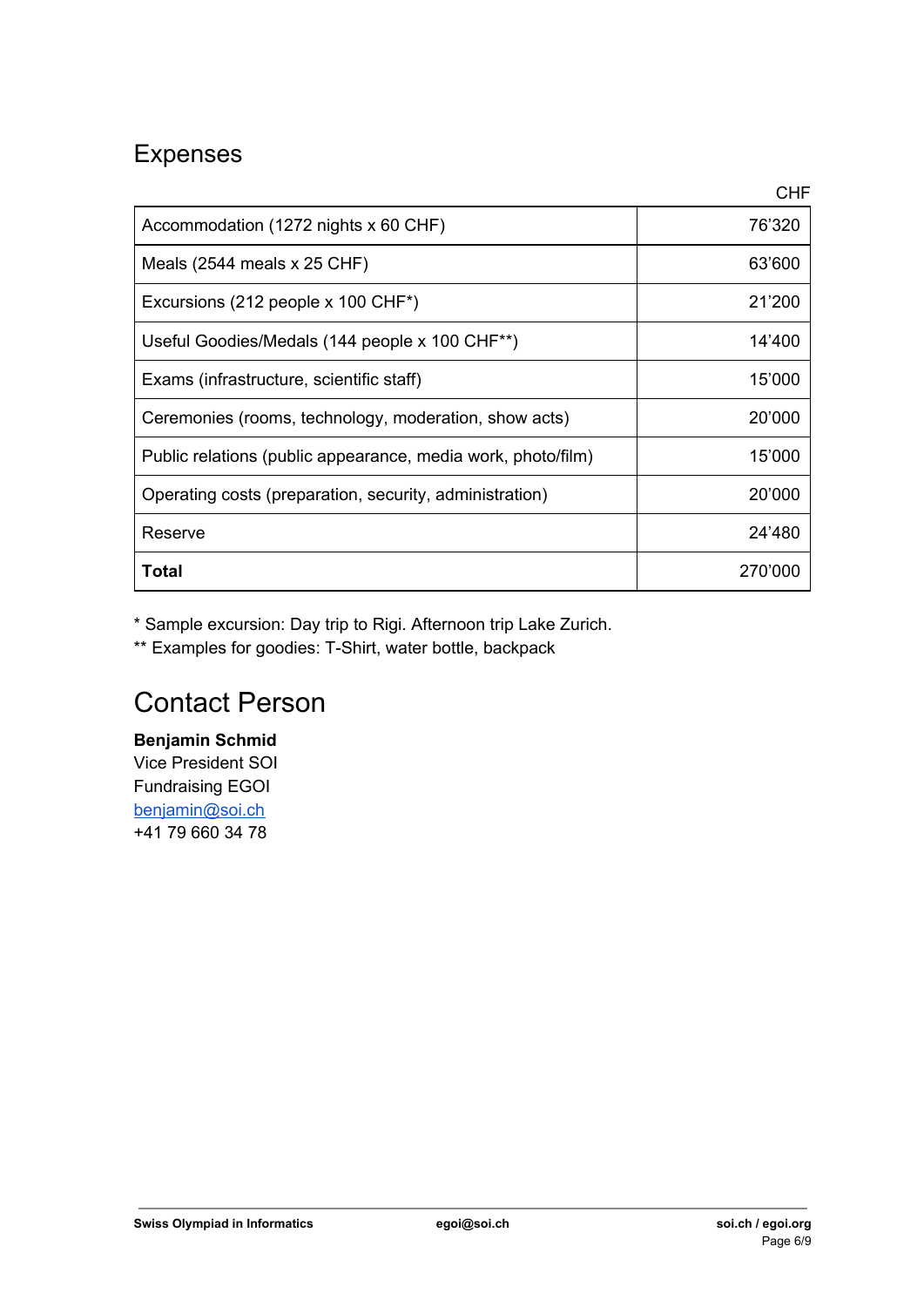## Organising Committee

### Stefanie Zbinden

Stefanie Zbinden is the head of the organising committee of the European Girls' Olympiad in Informatics. Alongside her studies in Mathematics at ETH Zurich she works as a teaching assistant for calculus and helps organising the Swiss Olympiad in Informatics. With her four participations at EGMO 2013 - 2016 she has first hand experience of what such an event can do to support and motivate young women.



In the past few years she participated in numerous international programming competitions and was able to achieve remarkable successes. Among others a silver medal at the International Olympiad in Informatics 2016, a participation at ACM ICPC World Finals and first place at Google Code Jam for Women 2019.

### Benjamin Schmid

Benjamin Schmid is among other things responsible for fundraising at EGOI. He studies Computer Science at ETH Zurich. During his studies he did several internships, thought Computer Science at a high school and is currently working as a teaching assistant for the course Algorithms Lab.

He won a bronze medal at the International Olympiad in Informatics 2014 and is now an organiser for the Swiss Olympiad in Informatics. He was the head organiser for several camps. Since 2016 he is Vice President of the organisation.

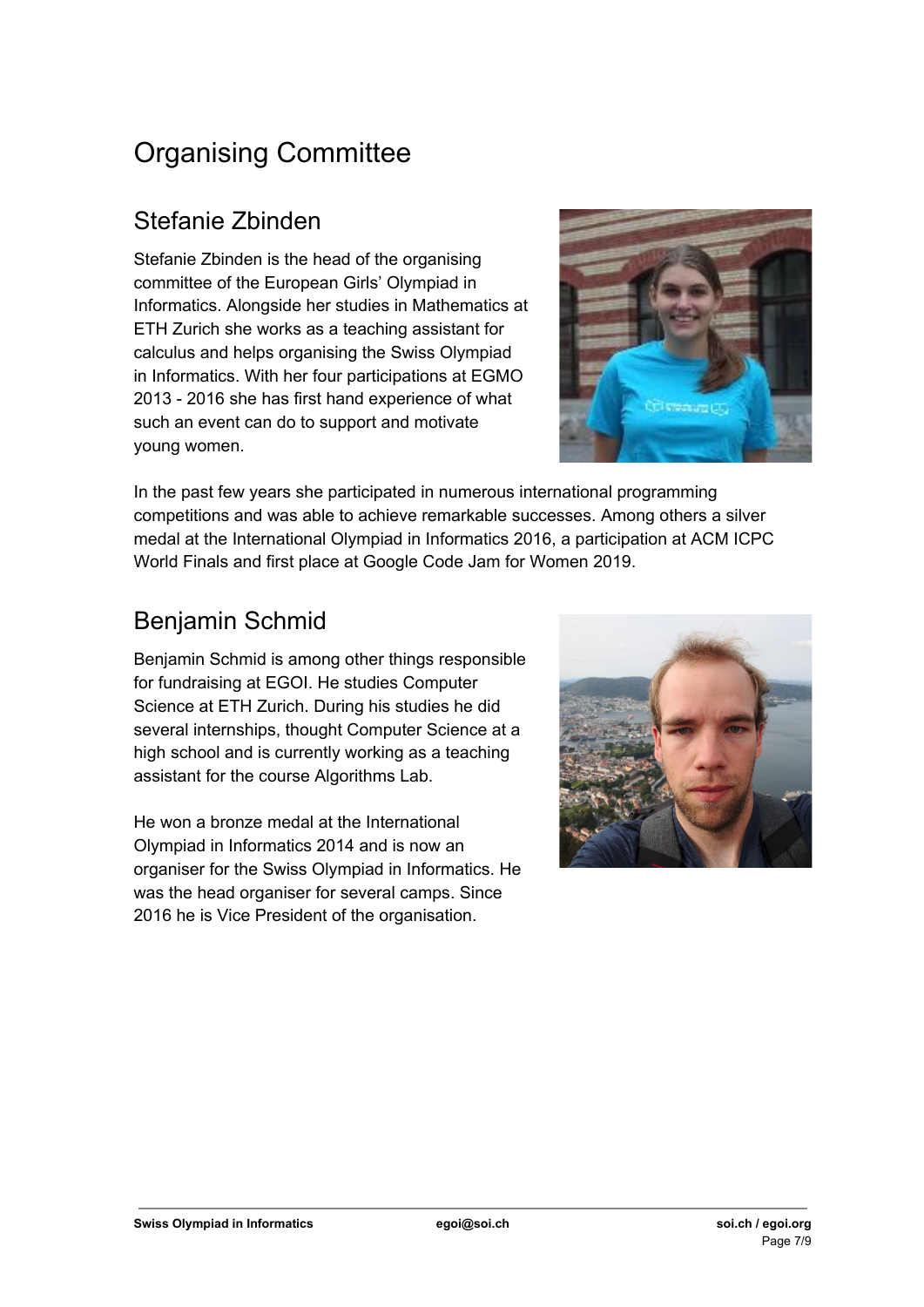### Cédric Neukom

Cédric Neukom is responsible for the technical committee of EGOI and the collaboration with ETH Zurich. Alongside his Computer Science studies at ETH Zurich he works as a project manager and web developer for a web agency in Zurich. He already worked as a freelancer in web development during high school and was able to gather valuable experience in project handling. He participated at the International Olympiad in Informatics in 2013.



### Further Members of the Organising Committee

#### **André Ryser**

Student and staff at University of Fribourg Participant IOI 2012

#### **Barbara Roos**

Ph.D. Student Physics University of Wien Participant EGMO 2014

#### **Charlotte Knierim**

Ph.D. Student Computer Science ETH Zurich

#### **Ivana Klasovita**

Student Computer Science ETH Zurich Participant EGMO 2016 & 2017

### **Matteo Signer**

Student Computer Science ETH Zurich

### **Michal Švagerka**

Software Engineer Task author for several competitions

### **Dr. Monika Steinová**

Software Engineer Task author for several IOIs, Head of Scientific Committee CEOI 2018

### **Viera Klasovita**

Student Mathematics ETH Zurich Participant EGMO 2015, 2016 & 2017